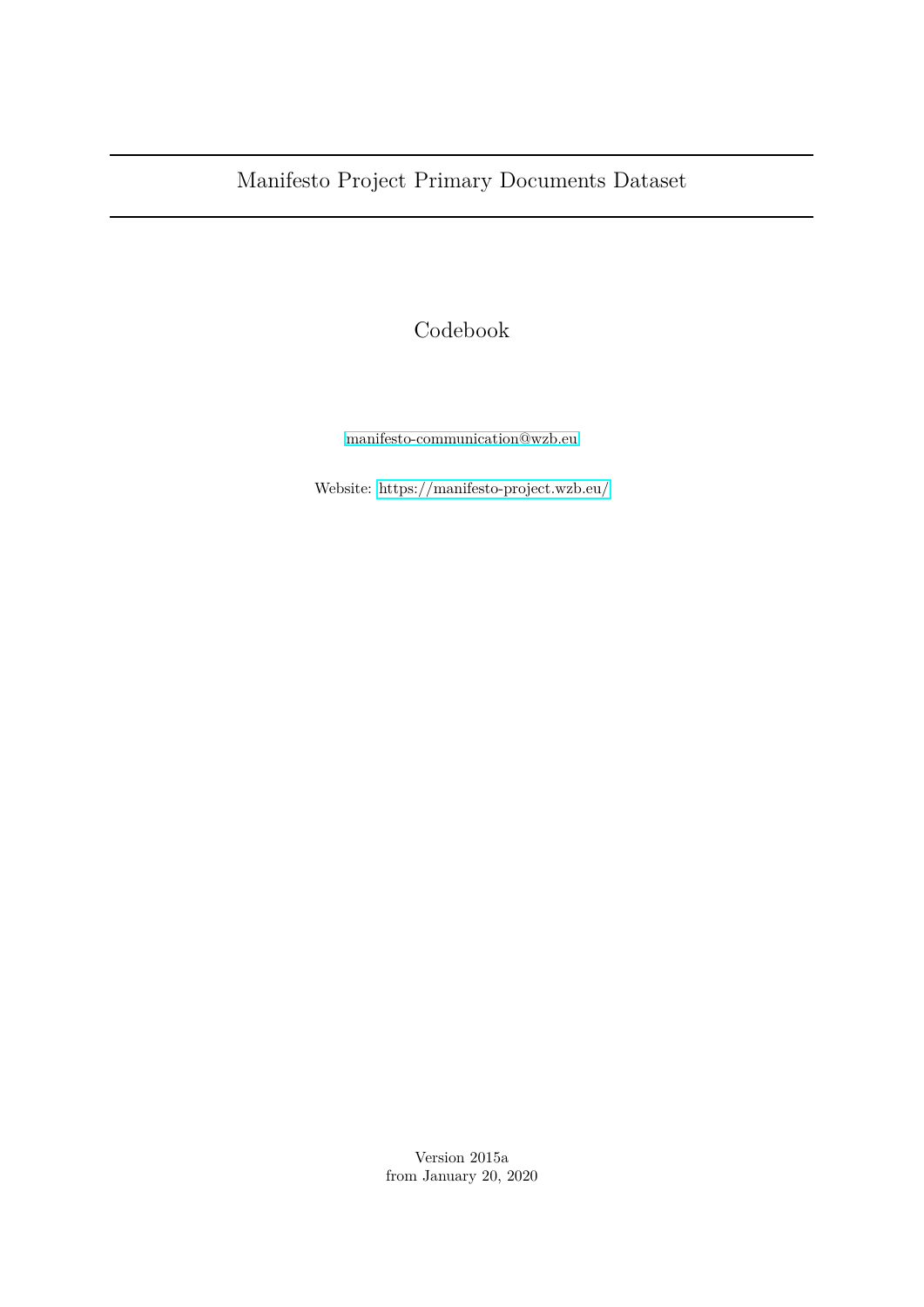#### **1 Introduction & Citation**

The Manifesto Project Primary Documents Dataset aims at providing extended metadata for the primary documents that are used by the Manifesto Project Dataset (MPDS) to estimate political preferences of parties. It is based on an operationalization done in: Merz, Nicolas, Sven Regel. 2013. What are Manifestos for? Selecting and Typing Documents in the Database. In Mapping Policy Preferences from Texts III. Statistical Solutions for Manifesto Analysts (Volkens, Andrea, Judith Bara, Ian Budge, Michael D. McDonald, Hans-Dieter Klingemann, pp. 169–194). Oxford: Oxford University Press.

This dataset is supposed to be used as an extension of the MPDS.

When citing this document, refer to:

Volkens, Andrea / Lehmann, Pola / Matthieß, Theres / Merz, Nicolas / Regel, Sven / Werner, Annika (2015): Manifesto Project Primary Documents Dataset – Codebook. Manifesto Project (MRG / CMP / MARPOR). Version 2015a. Berlin: Wissenschaftszentrum Berlin für Sozialforschung (WZB).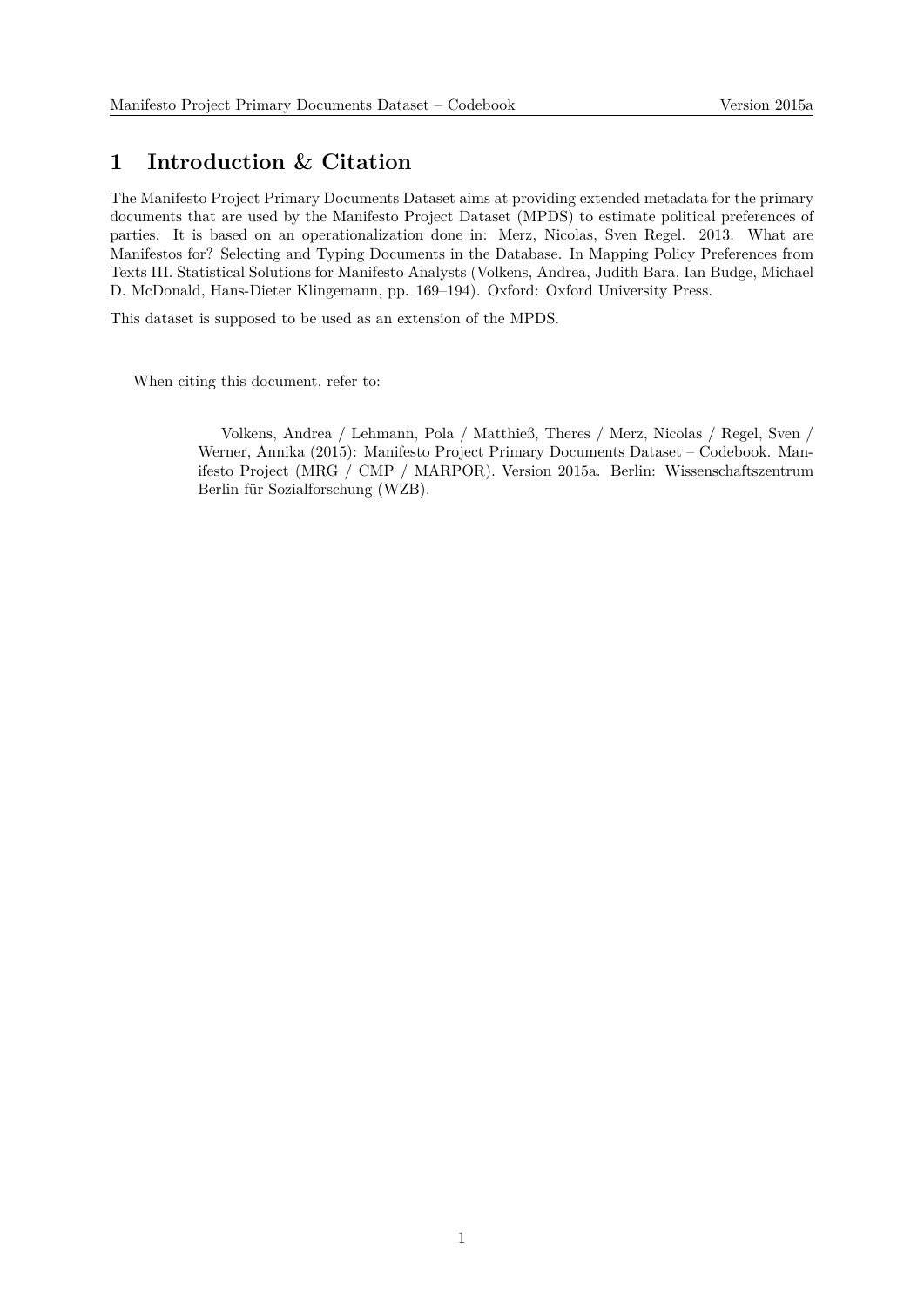## **2 Overview**

| Units               | parties at national elections                                                     |  |  |
|---------------------|-----------------------------------------------------------------------------------|--|--|
| Number of countries | 52                                                                                |  |  |
| Number of parties   | 697                                                                               |  |  |
| Number of elections | 311                                                                               |  |  |
| Time period covered | Various free and competitive elections between 1920 and 2014                      |  |  |
| Number of cases     | 1498                                                                              |  |  |
| Number of variables | identification variables<br>4<br>$\overline{7}$<br>document information variables |  |  |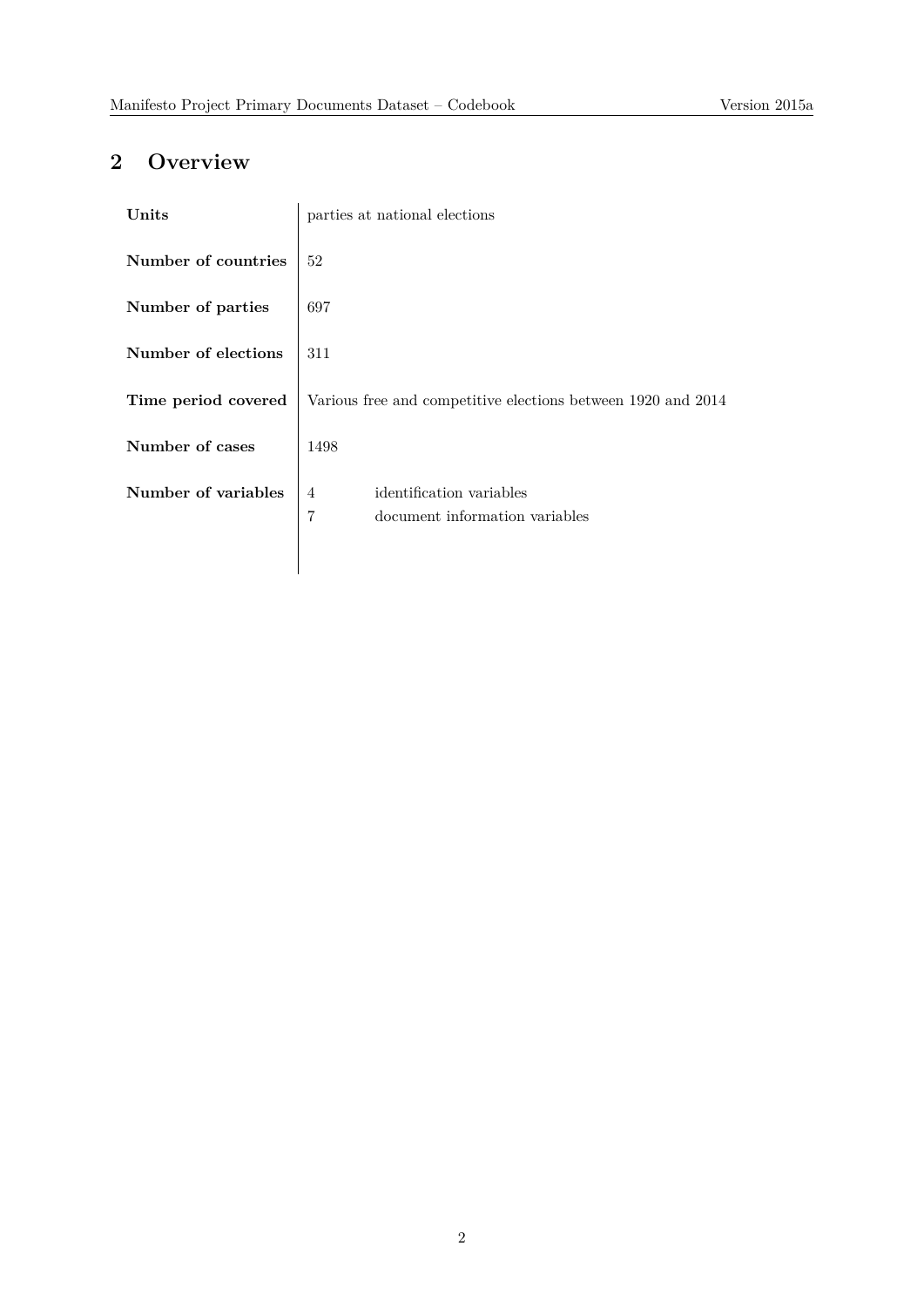### **3 Variables**

### **3.1 Identification Variables**

| country | MPDS code of the country                                                                                                                                                   |
|---------|----------------------------------------------------------------------------------------------------------------------------------------------------------------------------|
| year    | Year national election                                                                                                                                                     |
| date    | Year and month of national election                                                                                                                                        |
| party   | The MPDS party identification code consists of five or six digits. The<br>first two or three digits repeat the country code. The last three digits<br>are running numbers. |

#### **3.2 Document information variables**

| general_type      | General type of document           |                              |  |
|-------------------|------------------------------------|------------------------------|--|
|                   | Electoral program<br>$\mathbf 1$   |                              |  |
|                   | $\overline{2}$                     | General program              |  |
|                   | 3                                  | Government program           |  |
|                   | 4                                  | Other policy document        |  |
|                   | 5                                  | Speech                       |  |
|                   | 6                                  | Article                      |  |
|                   | 7                                  | Answer to questionaire       |  |
|                   | 100                                | Estimate                     |  |
|                   |                                    |                              |  |
| $text\_by\_party$ | Text written by party              |                              |  |
|                   | $\overline{0}$                     | N <sub>o</sub>               |  |
|                   | $\mathbf{1}$                       | Yes                          |  |
|                   |                                    |                              |  |
| length_by_party   |                                    | Length determined by party   |  |
|                   | $\overline{0}$                     | N <sub>o</sub>               |  |
|                   | $\mathbf{1}$                       | Yes                          |  |
|                   |                                    |                              |  |
| policies_by_party |                                    | Policies determined by party |  |
|                   | $\boldsymbol{0}$                   | N <sub>o</sub>               |  |
|                   | $\mathbf 1$                        | Yes                          |  |
| rel_election      | Document is related to an election |                              |  |
|                   | N <sub>o</sub><br>$\overline{0}$   |                              |  |
|                   | $\mathbf{1}$                       | Yes                          |  |
|                   |                                    |                              |  |
| broad_policies    | Document covers multiple policies  |                              |  |
|                   | $\overline{0}$<br>N <sub>o</sub>   |                              |  |
|                   | $\mathbf{1}$                       | Yes                          |  |
|                   |                                    |                              |  |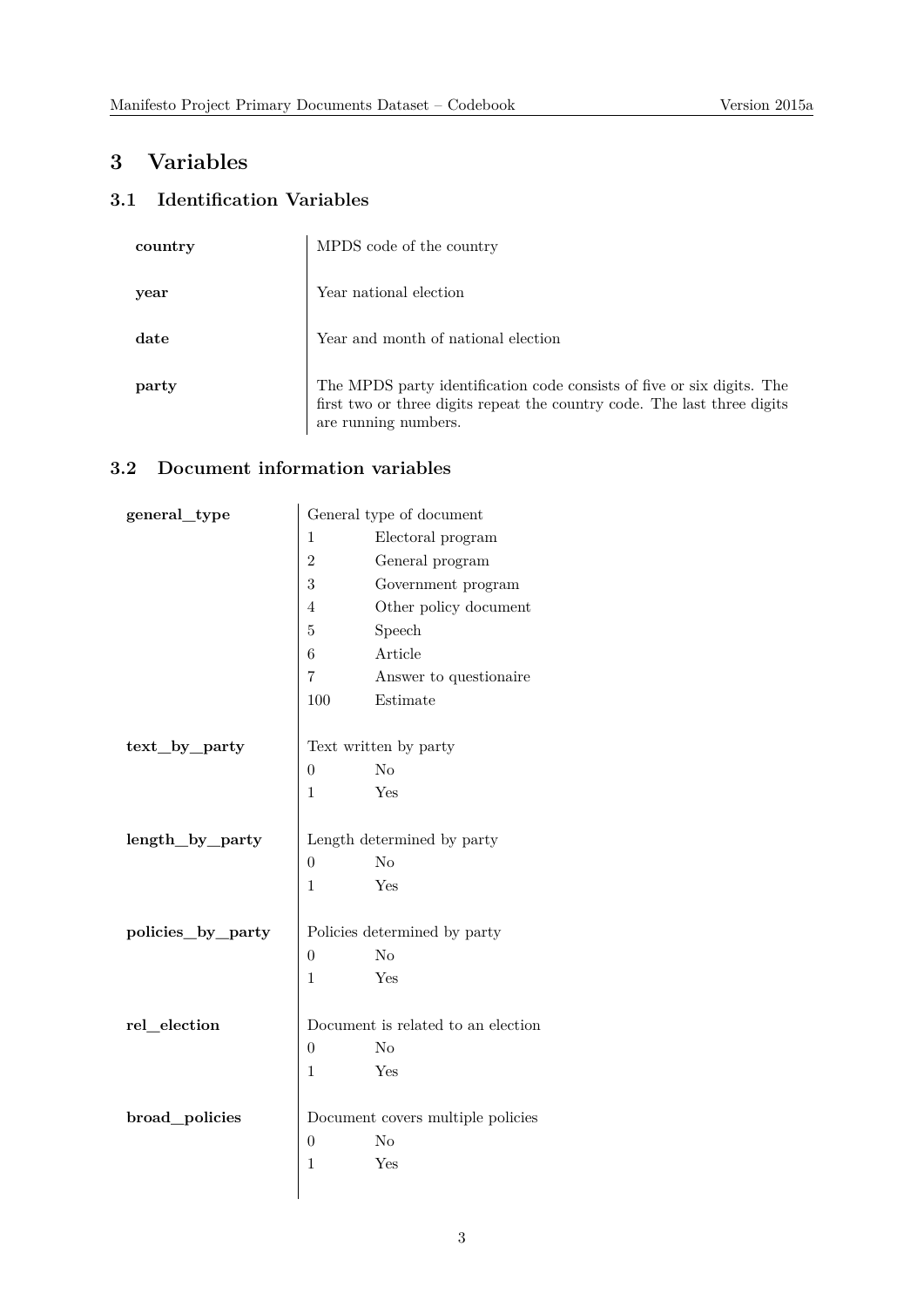**cnt\_documents** Number of different documents  $\begin{array}{ccc} 1 & & \textrm{one} \\ 90 & & \textrm{Mar} \end{array}$ Many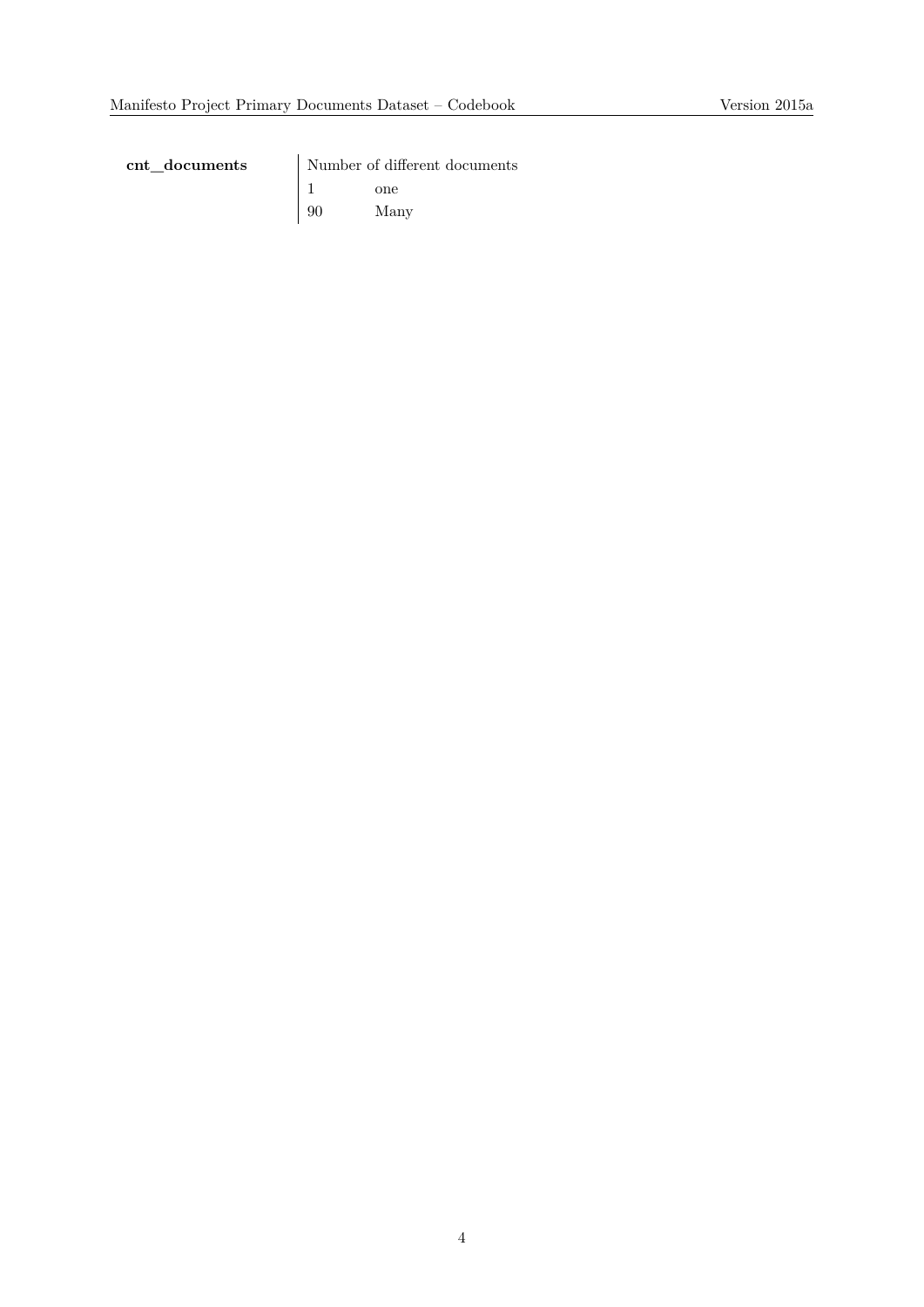# **4 Coverage**

| Country           | Countryname                | N of MPDS        | N of this Dataset | Share this Dataset   |
|-------------------|----------------------------|------------------|-------------------|----------------------|
| 11                | Sweden                     | 121              | 17                | 0.14                 |
| $12\,$            | Norway                     | 113              | $19\,$            | $0.17\,$             |
| $13\,$            | Denmark                    | 226              | $31\,$            | 0.14                 |
| 14                | Finland                    | 145              | $84\,$            | $0.58\,$             |
| 15                | Iceland                    | 101              | 10                | $0.10\,$             |
|                   |                            |                  |                   |                      |
| 21                | Belgium                    | 170              | $28\,$            | 0.16                 |
| 22                | Netherlands                | 139              | $31\,$            | $0.22\,$             |
| $23\,$            | Luxembourg                 | 75               | 17                | $0.23\,$             |
| $31\,$            | France                     | 106              | $20\,$            | $0.19\,$             |
| $32\,$            | Italy                      | 167              | $28\,$            | $0.17\,$             |
| $33\,$            | Spain                      | 118              | 45                | 0.38                 |
| $34\,$            | Greece                     | 67               | $37\,$            | $0.55\,$             |
| 35                | Portugal                   | 95               | $26\,$            | $0.27\,$             |
| 41                | Germany                    | 83               | 79                | $\rm 0.95$           |
| 42                | Austria                    | 71               | $\boldsymbol{9}$  | $0.13\,$             |
| 43                | Switzerland                | 136              | 34                | $0.25\,$             |
| 51                | Great Britain              | 68               | 12                | 0.18                 |
| $52\,$            | Northern Ireland           | 33               | $\boldsymbol{0}$  | $0.00\,$             |
| $53\,$            | Ireland                    | 93               | 17                | 0.18                 |
| $54\,$            | Malta                      | $\overline{4}$   | $\overline{2}$    | $0.50\,$             |
| $55\,$            |                            | 22               | $16\,$            | 0.73                 |
|                   | Cyprus                     | 51               | 24                |                      |
| 61<br>62          | United States              | 89               | 24                | 0.47                 |
|                   | Canada<br>Australia        |                  | 11                | $0.27\,$             |
| 63<br>64          | New Zealand                | 104<br>88        | 16                | $0.11\,$<br>$0.18\,$ |
|                   |                            |                  |                   |                      |
| 71                | Japan                      | 96               | $\boldsymbol{9}$  | $0.09\,$             |
| $72\,$            | Israel                     | 146              | $\overline{0}$    | $0.00\,$             |
| $73\,$            | Sri Lanka                  | 13               | $\boldsymbol{0}$  | 0.00                 |
| $74\,$            | Turkey                     | 60               | $\,7$             | $0.12\,$             |
| 75                | Albania                    | 38               | 24                | $0.63\,$             |
| 76                | Armenia                    | 28               | $20\,$            | 0.71                 |
| 77                | Azerbaijan                 | $\boldsymbol{9}$ | 7                 | 0.78                 |
| $78\,$            | <b>Belarus</b>             | 8                | 8                 | 1.00                 |
| 79                | Bosnia-Herzegovina         | $31\,$           | $21\,$            | 0.68                 |
| $80\,$            | Bulgaria                   | 46               | $36\,$            | $0.78\,$             |
| $81\,$            | Croatia                    | 61               | $44\,$            | 0.72                 |
| $82\,$            | Czech Republic             | $54\,$           | $49\,$            | $\rm 0.91$           |
| $83\,$            | Estonia                    | 41               | $32\,$            | $0.78\,$             |
| 84                | Georgia                    | $50\,$           | $40\,$            | $0.80\,$             |
| $85\,$            | German Democratic Republic | 15               | $\boldsymbol{0}$  | $0.00\,$             |
|                   |                            |                  |                   |                      |
| 86                | Hungary                    | 48               | $34\,$            | 0.71                 |
| $87\,$            | Latvia                     | $31\,$           | $26\,$            | $0.84\,$             |
| 88                | Lithuania                  | $45\,$           | $27\,$            | $0.60\,$             |
| 89                | Macedonia                  | $65\,$           | $45\,$            | 0.69                 |
| 90                | Moldova                    | $23\,$           | 15                | 0.65                 |
| 91                | Montenegro                 | 24               | 19                | 0.79                 |
| $\boldsymbol{92}$ | Poland                     | 60               | $50\,$            | 0.83                 |
| $\boldsymbol{93}$ | Romania                    | $46\,$           | $30\,$            | 0.65                 |